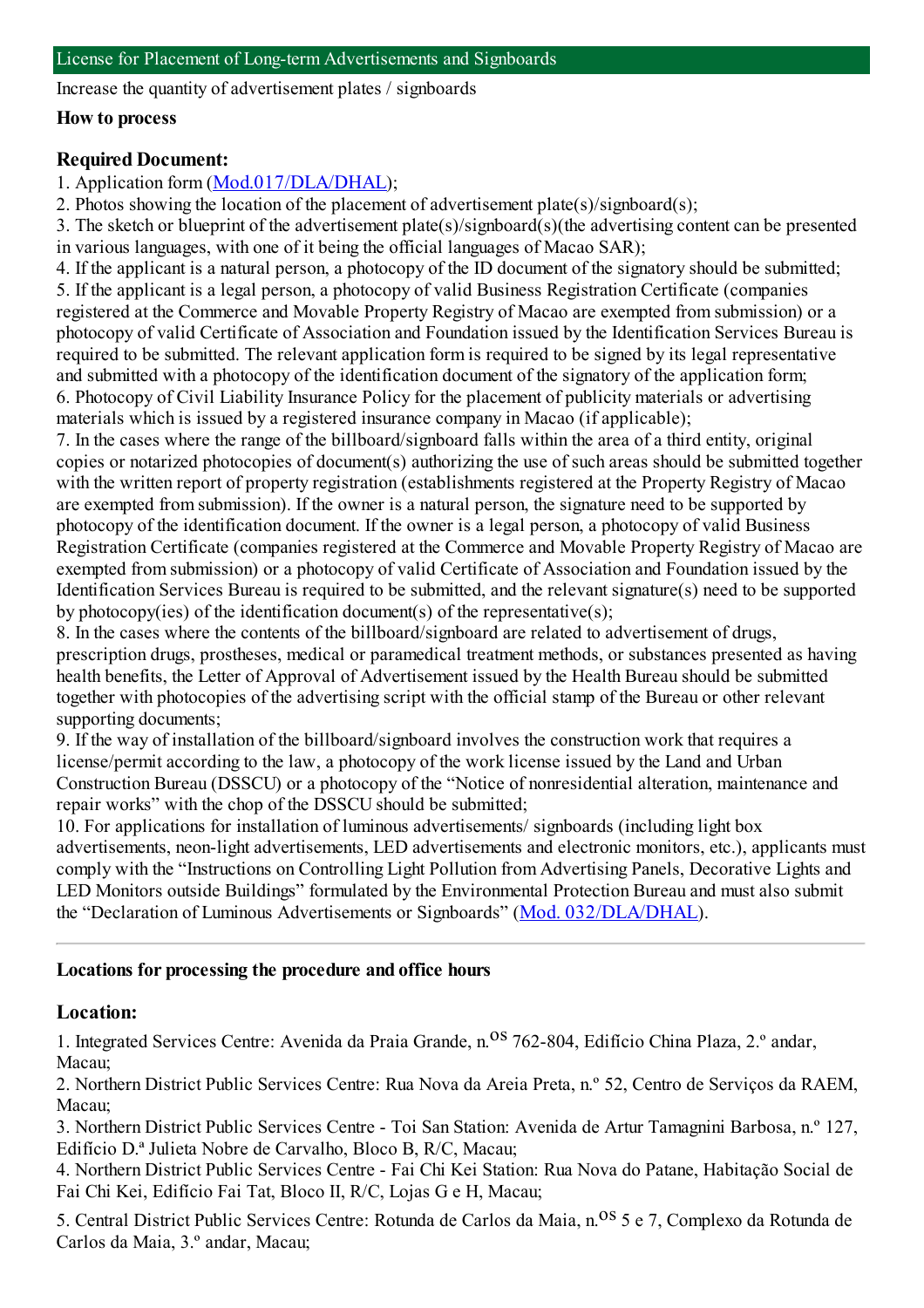6. Central District Public Services Centre - S. Lourenço Station: Rua de João Lecaros, Complexo Municipal do Mercado de S. Lourenço, 4.º andar, Macau;

7. Islands District Public Services Centre: Rua de Coimbra, n.º 225, 3.˚ andar, Centro de Serviços da RAEMdas Ilhas, Taipa;

8. Islands District Public Services Centre - Seac Pai Van Station: Avenida de Vale das Borboletas,

Complexo Comunitário de Seac Pai Van, 6.º andar, Coloane.

# **Office hours:**

Monday to Friday, 9:00 a.m. to 6:00 p.m. (no lunch break, closed on Saturdays, Sundays and public holidays)

## **Fees**

## **Application fee:**

1. Advertisement

1.1 Non-luminous With area of 5 square metres or less, for every square metre or part thereof : MOP80; With area exceeding 5 square metres, for every square metre or part thereof : MOP160.

1.2 Luminous With area of 5 square metres or less, for every square metre or part thereof : MOP160; With area exceeding 5 square metres, for every square metre or part thereof : MOP320.

2. Signboard

2.1 Non-luminous With area of 5 square metres or less, for every square metre or part thereof : MOP40; With area exceeding 5 square metres, for every square metre or part thereof : MOP90.

2.2 Luminous With area of 5 square metres or less, for every square metre or part thereof : MOP80; With area exceeding 5 square metres, for every square metre or part thereof : MOP160.

Note: As stipulated by Clause (1) and (3) of Article 18 of Law No. 21/2021, the advertisement license fee and stamp duty for year 2022 are exempted.

### **Form fee:**

Not Applicable

# **Stamp Duty:**

If the license fee exceeds MOP50, the stamp duty is equivalent to 10% of the license fee. Note: As stipulated by Clause (1) and (3) of Article 18 of Law No. 21/2021, the advertisement license fee

# **Deposit:**

15% of the license fee; Minimumpayable amount is MOP500 Maximumpayable amount is MOP5,000.

# **Fees, Charges and Prices List:**

and stamp duty for year 2022 are exempted.

Not Applicable

### **Time required for processing**

**Processing time:** 15 days after receiving all the necessary documents.